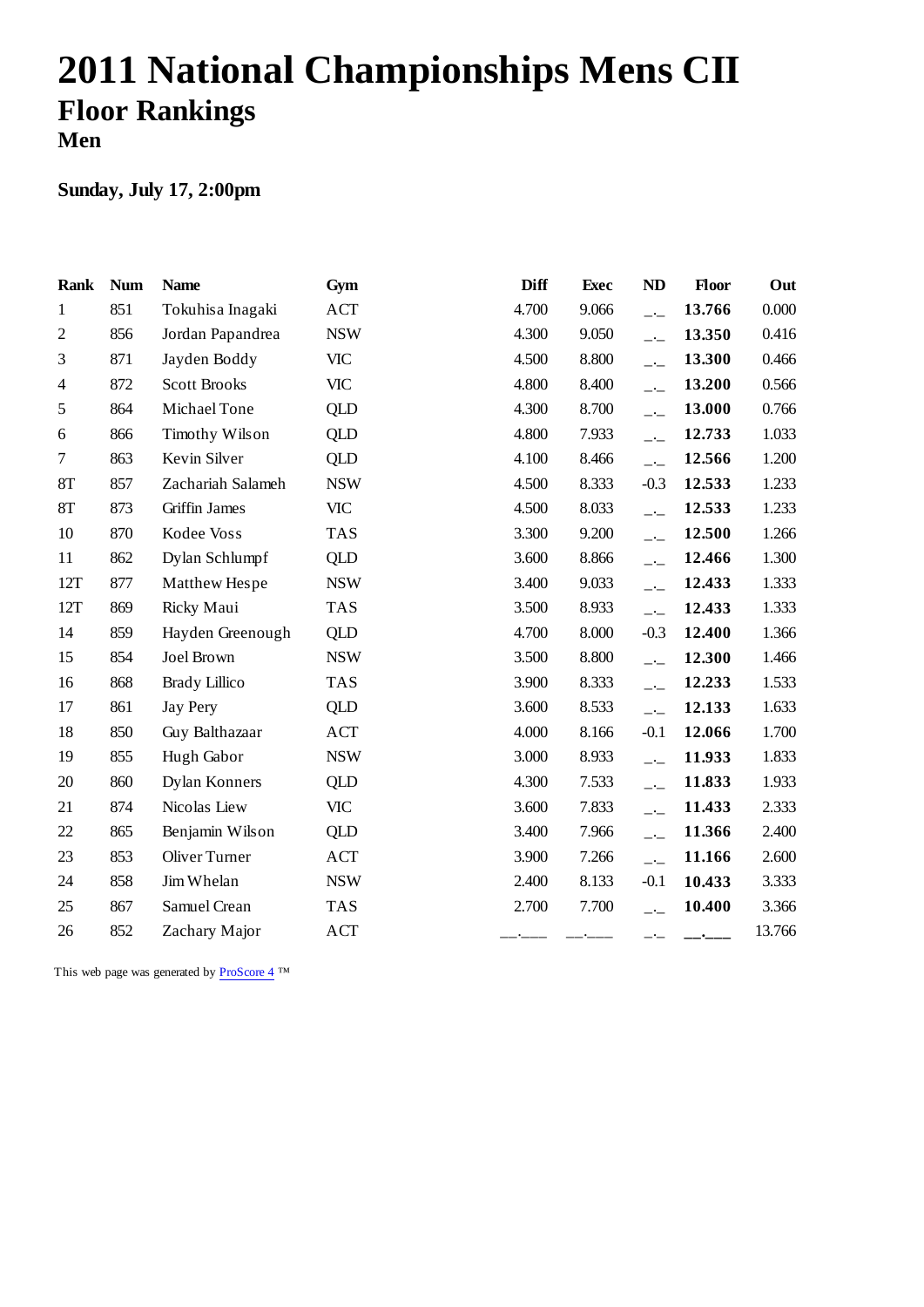# **2011 National Championships Mens CII Pommel Rankings Men**

### **Sunday, July 17, 2:00pm**

| <b>Rank</b>      | <b>Num</b> | <b>Name</b>          | Gym        | <b>Diff</b> | <b>Exec</b> | ND                       | Pommel | Out    |
|------------------|------------|----------------------|------------|-------------|-------------|--------------------------|--------|--------|
| $\mathbf{1}$     | 856        | Jordan Papandrea     | <b>NSW</b> | 3.800       | 8.900       | $\overline{\phantom{a}}$ | 12.700 | 0.000  |
| $\mathfrak{2}$   | 864        | Michael Tone         | QLD        | 3.600       | 8.850       | $-$                      | 12.450 | 0.250  |
| 3                | 855        | Hugh Gabor           | <b>NSW</b> | 3.300       | 8.600       | $-$ -                    | 11.900 | 0.800  |
| $4T$             | 868        | <b>Brady Lillico</b> | <b>TAS</b> | 3.100       | 8.650       | $-$                      | 11.750 | 0.950  |
| 4T               | 859        | Hayden Greenough     | <b>QLD</b> | 3.400       | 8.350       | $-$                      | 11.750 | 0.950  |
| $\boldsymbol{6}$ | 872        | <b>Scott Brooks</b>  | <b>VIC</b> | 3.200       | 8.400       | $-$                      | 11.600 | 1.100  |
| $\overline{7}$   | 851        | Tokuhisa Inagaki     | <b>ACT</b> | 3.800       | 7.500       | $-$                      | 11.300 | 1.400  |
| 8                | 873        | Griffin James        | <b>VIC</b> | 3.200       | 8.000       | $\overline{\phantom{a}}$ | 11.200 | 1.500  |
| <b>9T</b>        | 877        | Matthew Hespe        | <b>NSW</b> | 2.800       | 8.200       | $-$                      | 11.000 | 1.700  |
| 9Τ               | 869        | Ricky Maui           | <b>TAS</b> | 3.200       | 7.800       | $-$                      | 11.000 | 1.700  |
| 11               | 863        | Kevin Silver         | <b>QLD</b> | 3.100       | 7.350       | $-$                      | 10.450 | 2.250  |
| 12               | 871        | Jayden Boddy         | <b>VIC</b> | 2.700       | 7.500       | $-$                      | 10.200 | 2.500  |
| 13               | 861        | <b>Jay Pery</b>      | <b>QLD</b> | 3.500       | 6.550       | $\overline{\phantom{a}}$ | 10.050 | 2.650  |
| 14               | 853        | Oliver Turner        | <b>ACT</b> | 2.600       | 7.250       | $-$ -                    | 9.850  | 2.850  |
| 15T              | 867        | Samuel Crean         | <b>TAS</b> | 2.500       | 7.200       | $-$                      | 9.700  | 3.000  |
| 15T              | 858        | Jim Whelan           | <b>NSW</b> | 3.100       | 6.600       | $-$                      | 9.700  | 3.000  |
| 17               | 862        | Dylan Schlumpf       | QLD        | 4.100       | 5.500       | $-$ -                    | 9.600  | 3.100  |
| 18               | 866        | Timothy Wilson       | <b>QLD</b> | 3.400       | 5.950       | $ -$                     | 9.350  | 3.350  |
| 19               | 865        | Benjamin Wilson      | QLD        | 3.300       | 6.000       | $-$ -                    | 9.300  | 3.400  |
| 20               | 857        | Zachariah Salameh    | <b>NSW</b> | 2.500       | 6.450       | $-$                      | 8.950  | 3.750  |
| 21T              | 860        | Dylan Konners        | QLD        | 2.900       | 7.100       | $-1.5$                   | 8.500  | 4.200  |
| 21T              | 874        | Nicolas Liew         | <b>VIC</b> | 3.100       | 5.400       | $ -$                     | 8.500  | 4.200  |
| 23T              | 870        | Kodee Voss           | <b>TAS</b> | 2.500       | 5.500       | $-$                      | 8.000  | 4.700  |
| 23T              | 850        | Guy Balthazaar       | ACT        | 2.600       | 5.400       | $-$                      | 8.000  | 4.700  |
| 25               | 854        | Joel Brown           | <b>NSW</b> | 2.400       | 5.000       | $-1.8$                   | 5.600  | 7.100  |
| 26               | 852        | Zachary Major        | <b>ACT</b> |             |             | $ -$                     |        | 12.700 |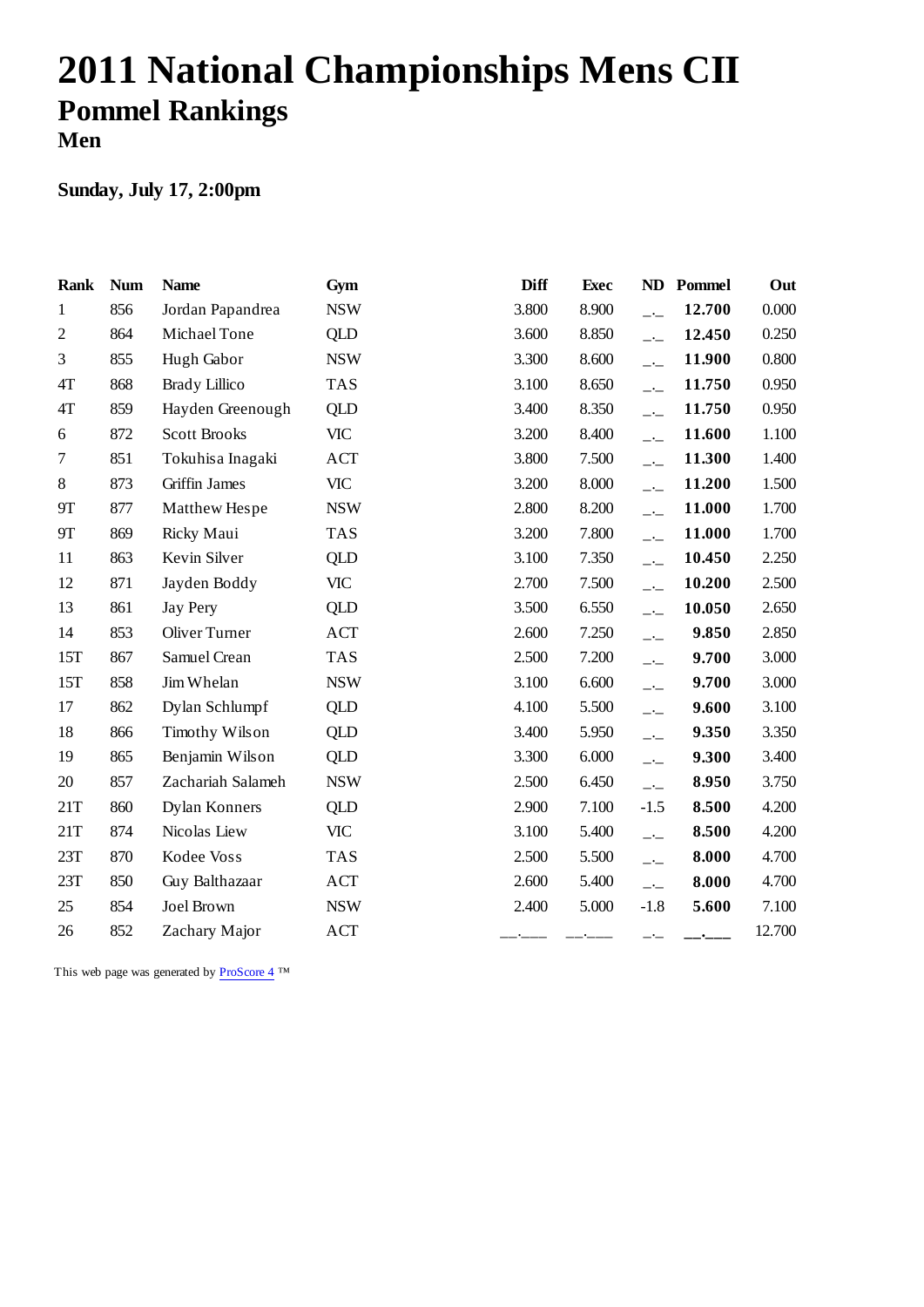# **2011 National Championships Mens CII Rings Rankings Men**

### **Sunday, July 17, 2:00pm**

| <b>Rank</b>    | <b>Num</b> | <b>Name</b>          | Gym        | <b>Diff</b> | <b>Exec</b> | ND                       | <b>Rings</b> | Out    |
|----------------|------------|----------------------|------------|-------------|-------------|--------------------------|--------------|--------|
| 1              | 864        | Michael Tone         | <b>QLD</b> | 5.200       | 7.850       | $-1$                     | 13.050       | 0.000  |
| $\sqrt{2}$     | 872        | <b>Scott Brooks</b>  | <b>VIC</b> | 3.400       | 9.400       | $-$                      | 12.800       | 0.250  |
| 3              | 862        | Dylan Schlumpf       | <b>QLD</b> | 4.400       | 8.050       | $-$                      | 12.450       | 0.600  |
| $\overline{4}$ | 866        | Timothy Wilson       | <b>QLD</b> | 3.800       | 8.250       | $-$                      | 12.050       | 1.000  |
| 5              | 856        | Jordan Papandrea     | <b>NSW</b> | 3.500       | 8.250       | $-$                      | 11.750       | 1.300  |
| 6              | 865        | Benjamin Wilson      | QLD        | 2.600       | 8.850       | $-$                      | 11.450       | 1.600  |
| $\overline{7}$ | 870        | Kodee Voss           | <b>TAS</b> | 2.300       | 9.100       | $\overline{\phantom{a}}$ | 11.400       | 1.650  |
| <b>8T</b>      | 868        | <b>Brady Lillico</b> | <b>TAS</b> | 2.300       | 8.800       | $-$                      | 11.100       | 1.950  |
| 8T             | 871        | Jayden Boddy         | <b>VIC</b> | 2.300       | 8.800       | $-$                      | 11.100       | 1.950  |
| 10             | 874        | Nicolas Liew         | <b>VIC</b> | 3.200       | 7.750       | $\overline{\phantom{a}}$ | 10.950       | 2.100  |
| 11             | 877        | Matthew Hespe        | <b>NSW</b> | 2.300       | 8.600       | $-$                      | 10.900       | 2.150  |
| 12             | 863        | Kevin Silver         | <b>QLD</b> | 2.700       | 8.150       | $-1$                     | 10.850       | 2.200  |
| 13             | 857        | Zachariah Salameh    | <b>NSW</b> | 3.300       | 7.500       | $-$                      | 10.800       | 2.250  |
| 14             | 867        | Samuel Crean         | <b>TAS</b> | 1.900       | 8.750       | $-1$                     | 10.650       | 2.400  |
| 15             | 861        | Jay Pery             | QLD        | 2.600       | 8.000       | $-$                      | 10.600       | 2.450  |
| 16             | 855        | Hugh Gabor           | <b>NSW</b> | 2.300       | 8.200       | $\overline{\phantom{a}}$ | 10.500       | 2.550  |
| 17             | 860        | Dylan Konners        | <b>QLD</b> | 3.400       | 6.950       | $\overline{\phantom{a}}$ | 10.350       | 2.700  |
| 18             | 869        | Ricky Maui           | <b>TAS</b> | 3.200       | 8.450       | $-1.5$                   | 10.150       | 2.900  |
| 19             | 873        | Griffin James        | <b>VIC</b> | 2.200       | 7.700       | $ -$                     | 9.900        | 3.150  |
| 20             | 850        | Guy Balthazaar       | <b>ACT</b> | 2.500       | 7.250       | $ -$                     | 9.750        | 3.300  |
| 21             | 853        | <b>Oliver Turner</b> | <b>ACT</b> | 2.200       | 7.450       | $-$                      | 9.650        | 3.400  |
| 22             | 859        | Hayden Greenough     | <b>QLD</b> | 3.200       | 6.250       | $\overline{\phantom{a}}$ | 9.450        | 3.600  |
| 23             | 858        | Jim Whelan           | <b>NSW</b> | 2.200       | 7.300       | $-1.5$                   | 8.000        | 5.050  |
| 24             | 851        | Tokuhisa Inagaki     | ACT        | 2.100       | 7.300       | $-1.5$                   | 7.900        | 5.150  |
| $25*$          | 854        | Joel Brown           | <b>NSW</b> |             |             |                          |              | 13.050 |
| $25*$          | 852        | Zachary Major        | <b>ACT</b> |             |             | —*—                      |              | 13.050 |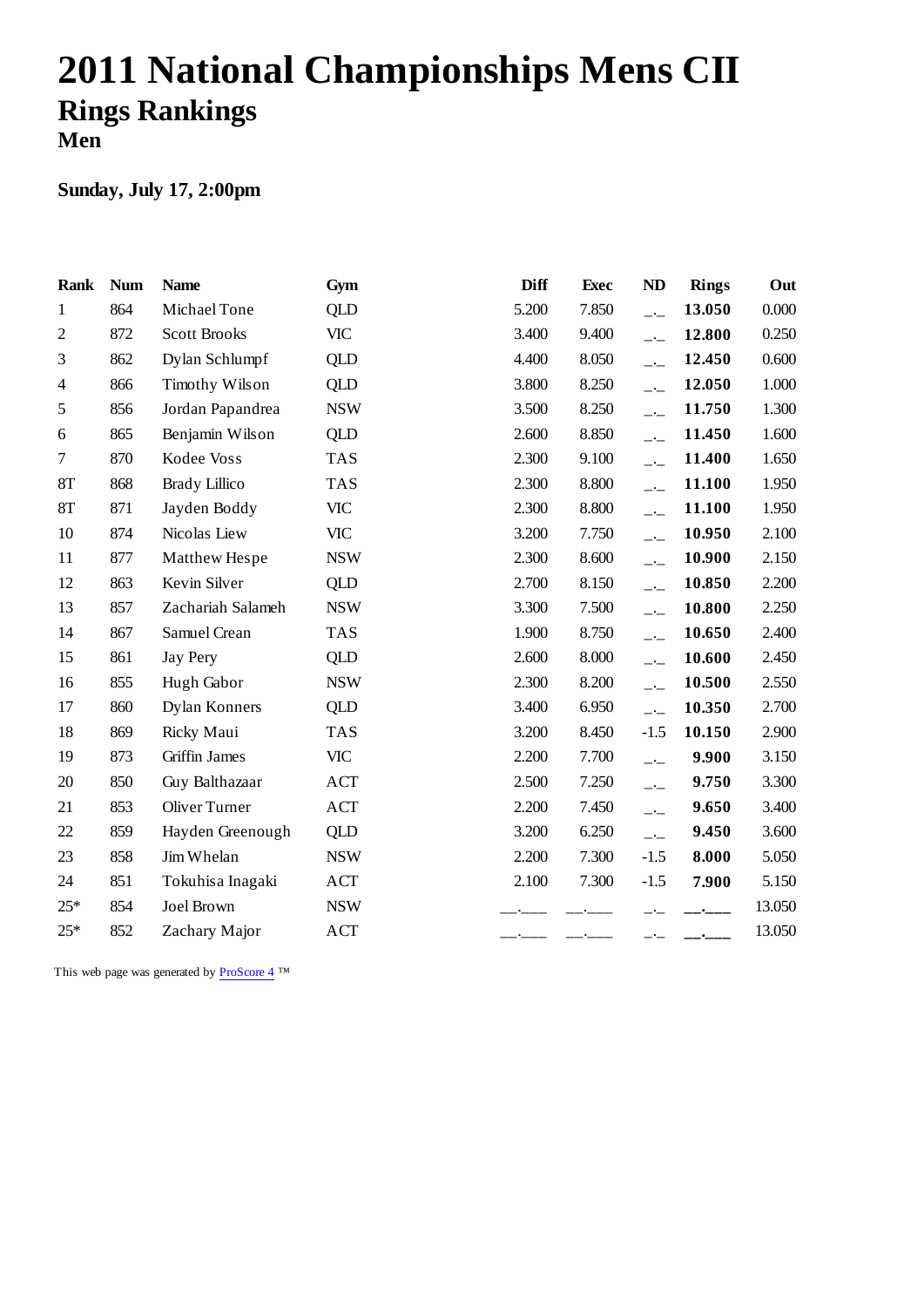# **2011 National Championships Mens CII Vault Rankings Men**

### **Sunday, July 17, 2:00pm**

| <b>Rank</b>    | <b>Num</b> | <b>Name</b>          | Gym        | <b>Diff</b> | <b>Exec</b> | ND                       | <b>Vault</b> | Out    |
|----------------|------------|----------------------|------------|-------------|-------------|--------------------------|--------------|--------|
| $\mathbf{1}$   | 851        | Tokuhisa Inagaki     | <b>ACT</b> | 5.000       | 9.500       | $-$ -                    | 14.500       | 0.000  |
| $\mathfrak{2}$ | 868        | <b>Brady Lillico</b> | <b>TAS</b> | 5.000       | 9.466       | $-$                      | 14.466       | 0.034  |
| 3              | 871        | Jayden Boddy         | <b>VIC</b> | 4.900       | 9.366       | $\overline{\phantom{a}}$ | 14.266       | 0.234  |
| 4              | 864        | Michael Tone         | <b>QLD</b> | 4.900       | 9.333       | $-$                      | 14.233       | 0.267  |
| 5              | 872        | <b>Scott Brooks</b>  | VIC        | 5.700       | 8.500       | $-1$                     | 14.200       | 0.300  |
| 6              | 866        | Timothy Wilson       | <b>QLD</b> | 4.900       | 9.100       | $-$                      | 14.000       | 0.500  |
| 7              | 850        | Guy Balthazaar       | <b>ACT</b> | 4.900       | 8.966       | $-0.1$                   | 13.766       | 0.734  |
| 8              | 858        | Jim Whelan           | <b>NSW</b> | 4.900       | 8.800       | $-0.1$                   | 13.600       | 0.900  |
| 9              | 873        | Griffin James        | <b>VIC</b> | 4.600       | 8.933       | $-0.1$                   | 13.433       | 1.067  |
| 10             | 865        | Benjamin Wilson      | <b>QLD</b> | 3.900       | 9.466       | $-1$                     | 13.366       | 1.134  |
| 11             | 877        | Matthew Hespe        | <b>NSW</b> | 3.800       | 9.466       | $-$                      | 13.266       | 1.234  |
| 12T            | 859        | Hayden Greenough     | QLD        | 4.000       | 9.166       | $-$                      | 13.166       | 1.334  |
| 12T            | 857        | Zachariah Salameh    | <b>NSW</b> | 4.000       | 9.166       | $-$                      | 13.166       | 1.334  |
| 14             | 870        | Kodee Voss           | <b>TAS</b> | 4.000       | 9.066       | $-$                      | 13.066       | 1.434  |
| 15             | 855        | Hugh Gabor           | <b>NSW</b> | 3.800       | 9.200       | $ -$                     | 13.000       | 1.500  |
| 16T            | 862        | Dylan Schlumpf       | <b>QLD</b> | 3.800       | 9.200       | $-0.1$                   | 12.900       | 1.600  |
| 16T            | 860        | Dylan Konners        | <b>QLD</b> | 3.800       | 9.100       | $\overline{a}$           | 12.900       | 1.600  |
| 16T            | 867        | Samuel Crean         | <b>TAS</b> | 3.800       | 9.100       | $-$ -                    | 12.900       | 1.600  |
| 19             | 863        | Kevin Silver         | <b>QLD</b> | 3.800       | 8.866       | $-$                      | 12.666       | 1.834  |
| 20             | 856        | Jordan Papandrea     | <b>NSW</b> | 3.800       | 9.133       | $-0.3$                   | 12.633       | 1.867  |
| 21             | 874        | Nicolas Liew         | <b>VIC</b> | 3.100       | 9.500       | $-$                      | 12.600       | 1.900  |
| 22             | 861        | <b>Jay Pery</b>      | QLD        | 3.800       | 8.866       | $-0.1$                   | 12.566       | 1.934  |
| 23             | 853        | Oliver Turner        | <b>ACT</b> | 3.800       | 8.666       | $-0.1$                   | 12.366       | 2.134  |
| 24             | 869        | Ricky Maui           | <b>TAS</b> | 3.800       | 8.500       | $-$                      | 12.300       | 2.200  |
| $25*$          | 854        | Joel Brown           | <b>NSW</b> |             |             |                          |              | 14.500 |
| $25*$          | 852        | Zachary Major        | ACT        |             |             |                          | $\sim$       | 14.500 |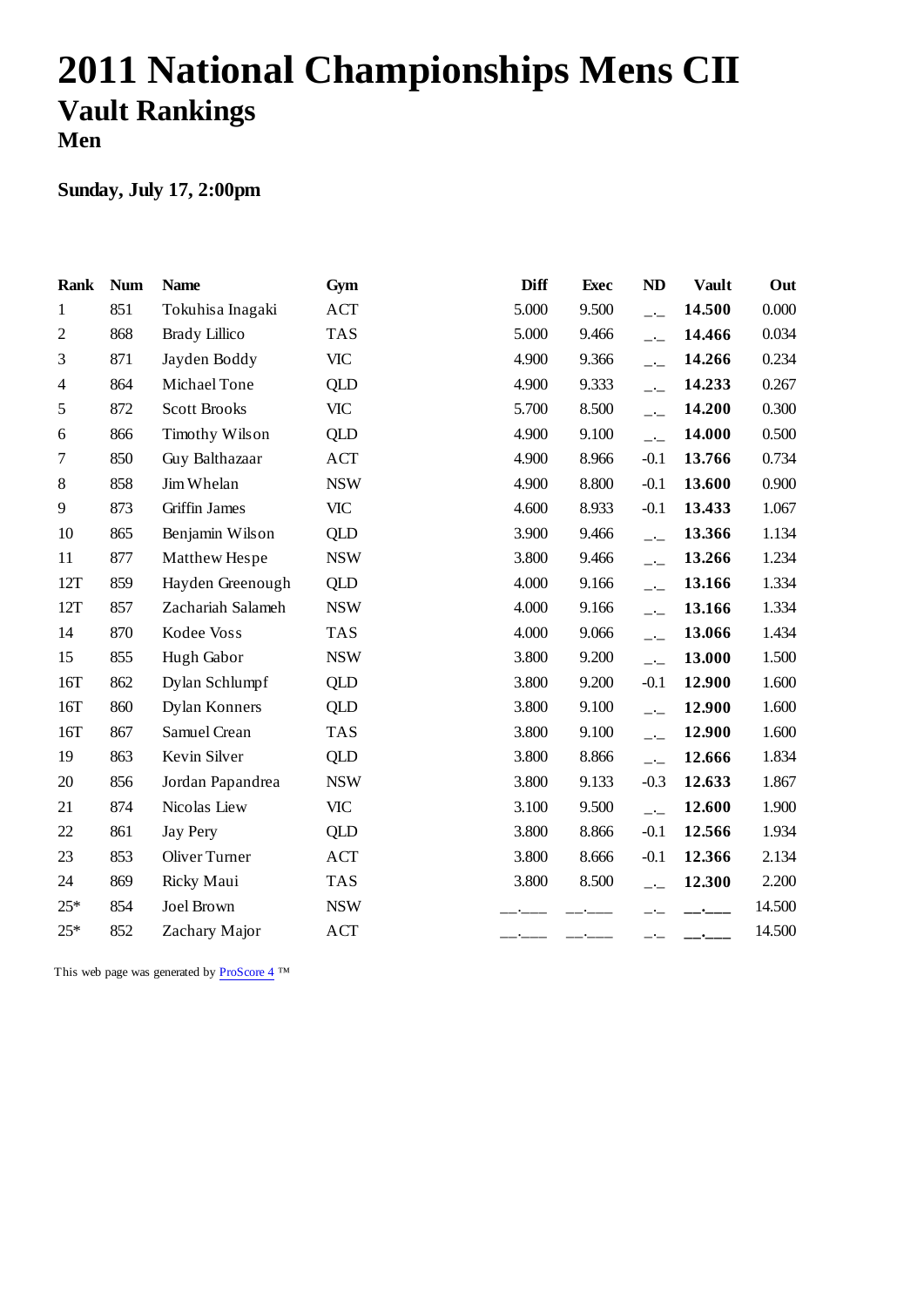# **2011 National Championships Mens CII P Bars Rankings Men**

### **Sunday, July 17, 2:00pm**

| <b>Rank</b>      | <b>Num</b> | <b>Name</b>          | Gym        | <b>Diff</b> | <b>Exec</b> | ND                       | P Bars    | Out    |
|------------------|------------|----------------------|------------|-------------|-------------|--------------------------|-----------|--------|
| $\mathbf{1}$     | 869        | Ricky Maui           | <b>TAS</b> | 3.300       | 9.750       | $\overline{\phantom{a}}$ | 13.050    | 0.000  |
| $\mathfrak{2}$   | 864        | Michael Tone         | <b>QLD</b> | 3.500       | 9.150       | $-1$                     | 12.650    | 0.400  |
| 3                | 863        | Kevin Silver         | <b>QLD</b> | 3.600       | 8.950       | $-$                      | 12.550    | 0.500  |
| 4T               | 850        | Guy Balthazaar       | <b>ACT</b> | 3.400       | 9.100       | $-$                      | 12.500    | 0.550  |
| 4T               | 872        | <b>Scott Brooks</b>  | <b>VIC</b> | 4.100       | 8.400       | $\overline{\phantom{a}}$ | 12.500    | 0.550  |
| 6                | 859        | Hayden Greenough     | <b>QLD</b> | 3.800       | 8.400       | $\overline{\phantom{a}}$ | 12.200    | 0.850  |
| $\boldsymbol{7}$ | 851        | Tokuhisa Inagaki     | ACT        | 4.200       | 7.900       | $-$                      | 12.100    | 0.950  |
| 8                | 857        | Zachariah Salameh    | <b>NSW</b> | 3.300       | 8.750       | $-$                      | 12.050    | 1.000  |
| 9                | 868        | <b>Brady Lillico</b> | <b>TAS</b> | 3.300       | 8.700       | $-$                      | 12.000    | 1.050  |
| 10               | 862        | Dylan Schlumpf       | <b>QLD</b> | 3.600       | 8.350       | $\overline{\phantom{a}}$ | 11.950    | 1.100  |
| 11               | 870        | Kodee Voss           | <b>TAS</b> | 3.300       | 8.550       | $\overline{\phantom{a}}$ | 11.850    | 1.200  |
| 12               | 867        | Samuel Crean         | <b>TAS</b> | 2.600       | 9.100       | $-$ - $-$                | 11.700    | 1.350  |
| 13               | 861        | <b>Jay Pery</b>      | <b>QLD</b> | 3.700       | 7.950       | $\overline{\phantom{a}}$ | 11.650    | 1.400  |
| 14               | 853        | Oliver Turner        | <b>ACT</b> | 3.900       | 7.550       | $-1$                     | 11.450    | 1.600  |
| 15               | 856        | Jordan Papandrea     | <b>NSW</b> | 3.500       | 7.850       | $-$                      | 11.350    | 1.700  |
| 16T              | 866        | Timothy Wilson       | <b>QLD</b> | 3.400       | 7.900       | $-$                      | 11.300    | 1.750  |
| 16T              | 871        | Jayden Boddy         | <b>VIC</b> | 3.900       | 7.400       | $\overline{\phantom{a}}$ | 11.300    | 1.750  |
| 18               | 865        | Benjamin Wilson      | QLD        | 2.900       | 8.300       | $-$                      | 11.200    | 1.850  |
| 19               | 877        | Matthew Hespe        | <b>NSW</b> | 3.100       | 7.950       | $\overline{\phantom{a}}$ | 11.050    | 2.000  |
| 20               | 858        | Jim Whelan           | <b>NSW</b> | 3.300       | 7.650       | $-$                      | 10.950    | 2.100  |
| 21               | 860        | Dylan Konners        | QLD        | 3.200       | 7.650       | $-$                      | 10.850    | 2.200  |
| 22               | 855        | Hugh Gabor           | <b>NSW</b> | 3.500       | 7.300       | $-$                      | 10.800    | 2.250  |
| 23               | 873        | Griffin James        | <b>VIC</b> | 3.600       | 7.150       | $-$                      | 10.750    | 2.300  |
| 24               | 874        | Nicolas Liew         | <b>VIC</b> | 2.900       | 6.900       | $-$                      | 9.800     | 3.250  |
| $25*$            | 854        | Joel Brown           | <b>NSW</b> |             |             |                          | $\bullet$ | 13.050 |
| $25*$            | 852        | Zachary Major        | ACT        | 0.000       | 0.000       | $-1$                     | 0.000     | 13.050 |